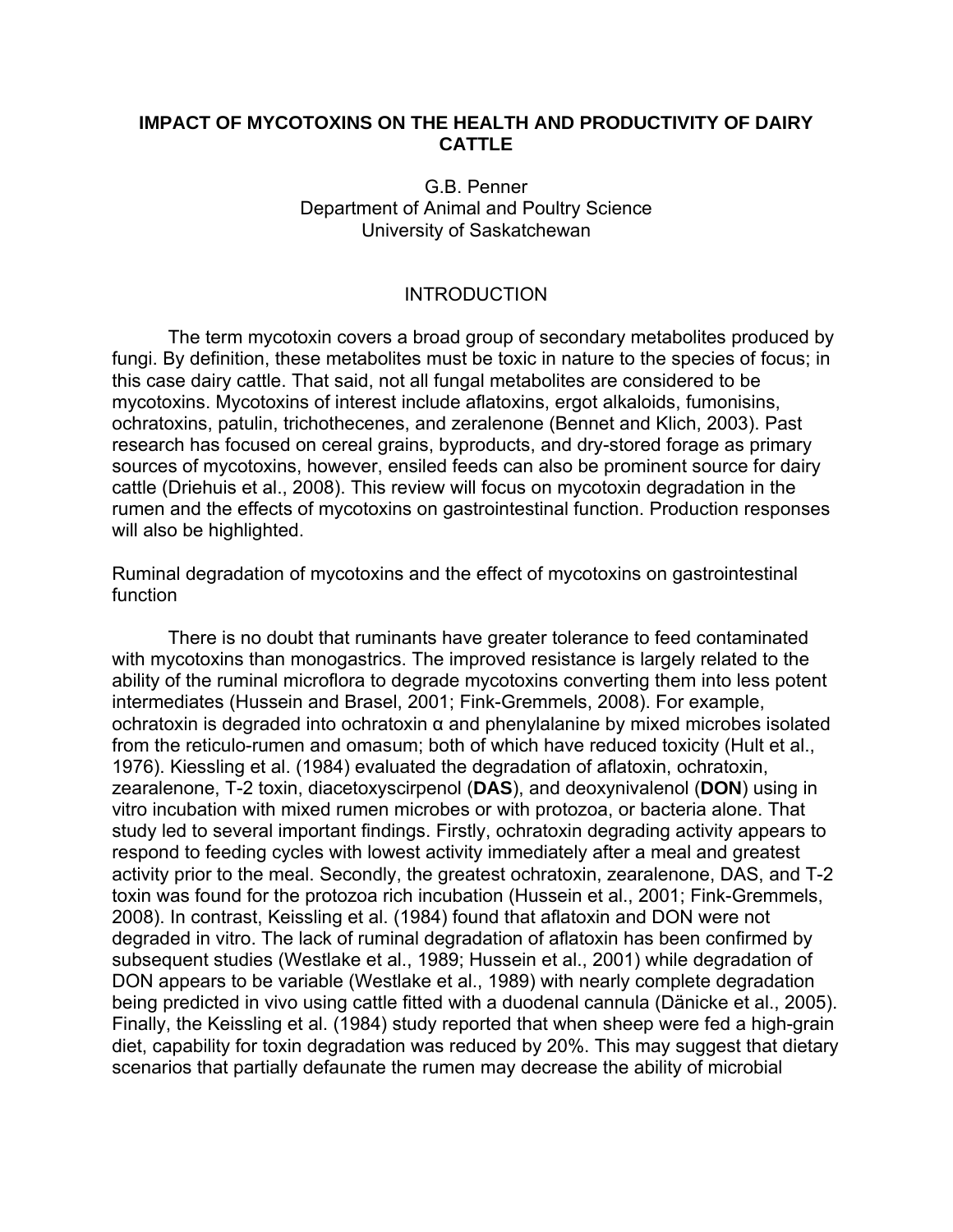degradation of mycotoxins and thereby reduce tolerance of ruminants to mycotoxins in feed.

 Microbial degradation may not be sufficient to reduce the potency of all mycotoxins. Despite some degradation of ergot alkaloids by ruminal microbes to yield lysergic acid (Duringer et al., 2007), lysergic acid may be transported across the gastrointestinal tract at a greater rate than most ergot alkaloids suggesting that the overall toxic dose may not be reduced (Guerre, 2015). Moreover, while there is degradation of ergot alkaloids, there was 35% recovery of ergovaline in feces from sheep and nearly 250% recovery of lysergic acid (DeLorme et al. 2007). This suggests that despite some capacity for degradation, exposure of gastrointestinal tissues and potentially systemic tissues to ergot alkaloids is possible. T-2 toxin is catabolized to HT-2 toxin and zeralenone is degraded to zeralenol (among others). Zeralenol has a greater affinity to estrogen receptors than zeralenone demonstrating that microbial degradation can, at times, worsen the challenge (Marczuk et al., 2012). In addition, the role of microbes to degrade mycotoxins may come at a cost as there is clear evidence demonstrating that mycotoxins may alter the ruminal microflora activity. High doses of aflatoxin  $B_1$  and  $G_1$  (1.0 µg/mL of rumen fluid) reduced DM digestion of hay by 50 and 20% respectively (Westlake et al., 1989). El-Ayouty and El-Saadany (1990) as well as others (Escoula, 1992; Puel et al., 2005) also reported reductions in DM and OM digestibility associated mycotoxin contaminated feed. Perhaps this is not surprising given that some mycotoxins are known to have antimicrobial properties (Fink-Gremmels, 2008; Strickland et al., 2011). Future studies should evaluate the impact of mycotoxins on the ruminal microbiome to evaluate species that increase and decrease in relative abundance when exposed to mycotoxins.

 Corresponding to antimicrobial properties of some mycotoxins, May et al. (2000) evaluated the effect of DON and fusaric acid on *Ruminococcus albus* and *Methanobrevibacter ruminantium*. Fusaric acid inhibited the growth of *R. albus* and *M. ruminantium* with concentrations as low as 15 μg/mL while DON had no effect. Fumonsin  $B_1$  was reported to have little influence on short-chain fatty acid production and microbial activity; however, it should be noted that only 12 to 18% of the fumonsin B1 was degraded after 72 h of incubation (Caloni et al., 2000). Feeding mycotoxin contaminated grain has also been reported to increase ruminal ammonia concentration and reduce the microbial protein flow the small intestine (Dänicke et al., 2005).

Mycotoxins such as slaframine (Froetschel et al., 1986) and ergot alkaloids (Koontz, 2015) can directly impact rumen function. Froetschel et al. (1986) reported marked reductions in rumen motility and increases in rumen fluid volume and rumen liquid outflow (Froetschel et al., 1987). Ergot alkaloids can bind with G-protein coupled receptors, beta-adrenergic receptors, and biogenic amine receptors (Koontz, 2015). The ability of ergot alkaloids to act as ligands for a variety of receptors presents a challenge for a clear diagnosis in field conditions. However, reduced serum prolactin is a common response. Cattle fed feed contaminated with ergot alkaloids also have reduced blood flow caused by vasoconstriction and consequently reduced SCFA absorption from the rumen (Foote et al., 2012). The reduction in SCFA absorption appears to be largely in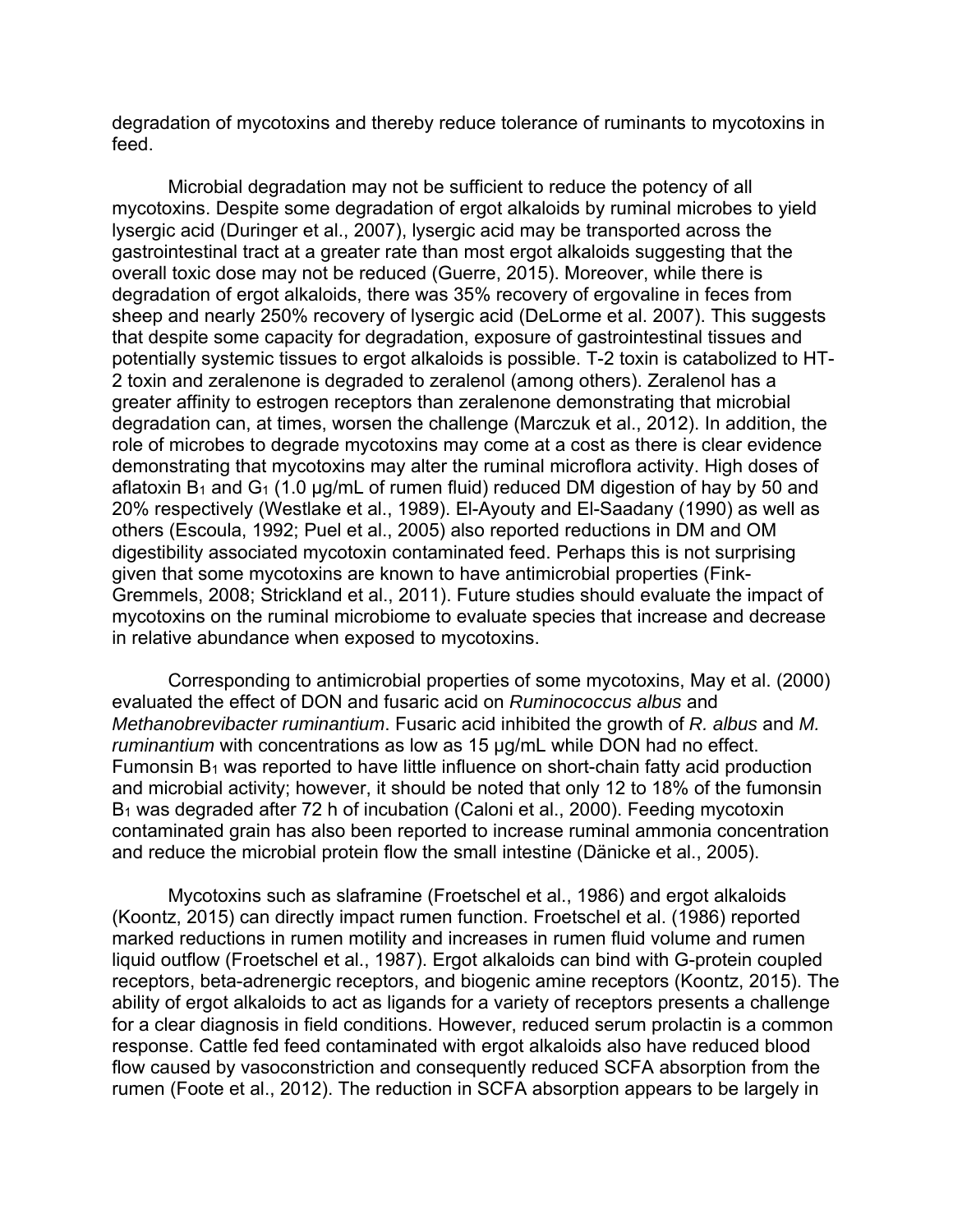response to the reduced blood flow and low feed intake (Foote et al., 2012) and independent of epithelial function as exposure to ergovaline ex vivo did not alter SCFA transport despite the ability to detect the movement of ergovaline across the isolated ruminal epithelia in under the same model (Foote et al., 2014). Interestingly, exposure of the rumen epithelium to 50 or 250 ng ergovaline/mL did not alter barrier function of the ruminal epithelium. It is not clear whether other mycotoxins, such as patulin (Mahfoud et al., 2002) or fumonsin B1, alter barrier function of the gastrointestinal tract in ruminants as reported for monogastrics.

In monogastrics, it is known that species differ for the potential to absorb mycotoxins across the gut with rapid rates for aflatoxins, poor intestinal absorption for fumonsins, and moderate for DON (Grenier and Applegate, 2013). However, enterohepatic recycling via the bile may contribute to increased exposure of intestinal epithelial cells to mycotoxins and mycotoxin incorporation into micelles may increase intestinal absorption (D'Mello et al., 1999; Mahfoud et al., 2002; Grenier and Applegate, 2013). Indeed, DON has been shown to reduce the absorptive surface area in poultry (Awad et al., 2006a, Awad et al., 2006b, Awad et al., 2011). Supporting the reduction in absorptive surface area, Awad et al. (2007) also noted that DON inhibited the glucosedependent increase in short-circuit current of the jejunum in Ussing chambers. This suggests that DON, and potentially other mycotoxins, may modulate sodium transport by intestinal epithelium. Given the potential for detoxifying effects in the rumen, it would be expected that the effective dose ingested to induce such effects in ruminants would be much greater than monogastrics, but it could be expected that similar responses would occur. Others have also shown a reduction in Na-dependent transport processes with ochratoxin (Maresca et al. 2001), and DON (Maresca et al., 2002). Thus, it appears that mycotoxins have the potential to alter Na-dependent nutrient absorption in monogastric species but to the authors' knowledge, there is no work evaluating similar processes in ruminants. As stated above, addition of ergovaline was not reported to alter SCFA transport ex vivo (Foote et al., 2014) suggesting that reduced blood flow was the primary mechanism decreasing SCFA absorption in vivo (Foote et al., 2013).

 In addition to reduced nutrient transport capability, there is evidence in monogastric species demonstrating that exposure to ochratoxin, fumonsin B1, and DON can reduce trans-epithelial resistance thereby increasing the paracellular permeability of the intestinal epithelium (Grenier and Applegate, 2013). It appears that basolateral exposure to DON down-regulates tight-cell junction associate proteins (zona occludin-1 and occludin) suggesting that movement of DON across the epithelia may be required to induce negative effects on barrier function. As with nutrient absorption, data is limited on whether such a response occurs in ruminants.

Effect mycotoxins on the productivity of dairy cattle

 The symptoms of mycotoxin exposure for dairy cattle are general and vague. Symptoms include low feed intake, reduced milk production, exacerbated negative energy balance, and hemorrhagic enteritis and diarrhea, reproductive failure, mastitis, and laminitis (Fink-Gremmels, 2008; Marczuk et al., 2012). Given the non-specific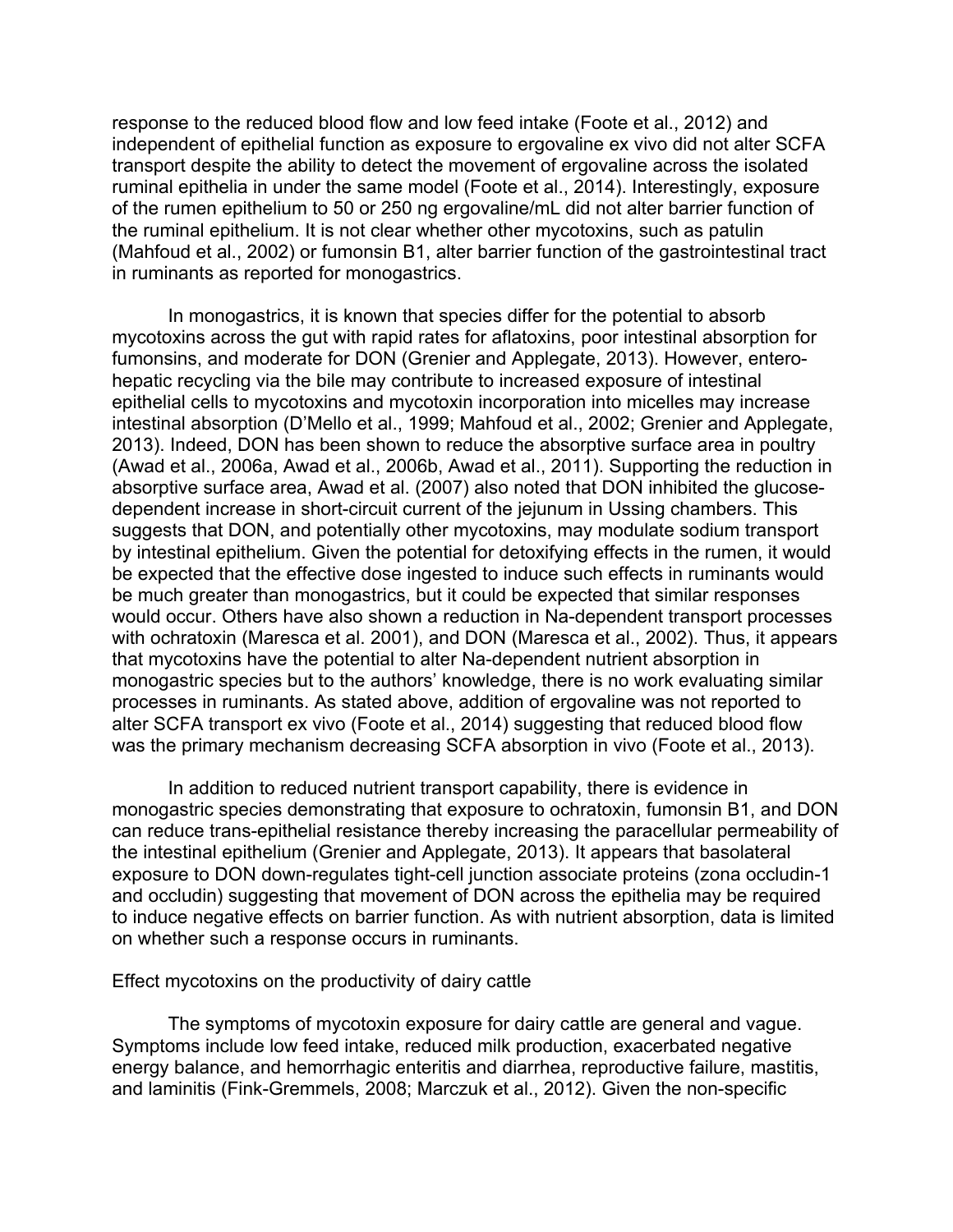symptoms, variation in mycotoxin concentration in feeds, and diagnostic challenges, confirming chronic mycotoxin exposure is difficult. (Fink-Gremmels, 2008) suggested that exposure to aflatoxins may reduce liver function and contribute to development of fatty liver disease, especially for cows in early lactation. However, a recent case-study report in Poland (Marczuk et al., 2012) demonstrated detectable plasma concentrations of DON and elevated levels of zeralenone. The exposure to DON and zeralenone was prolonged and 5 cows died during the study. Associated with the elevated plasma DON and zeralenone, was an increase in PCV, Ca, and leukocytosis.

 Although mycotoxins are often implicated with reduced milk production, supporting evidence is difficult to find in published literature. Studies evaluating adsorbants as a strategy to reduce the impact of mycotoxins have reported that low doses of mycotoxins likely do not affect DMI or milk production (Xiong et al., 2015). For example, Queiroz et al. (2012) reported that a diet containing 75 μg/kg aflatoxin B1, did not affect DMI or milk yield for dairy cattle but decreased the concentration of milk CP supporting the inhibitory effect of aflatoxin on protein synthesis. Firmin et al. (2011) reported no effect of aflatoxin B1 or M1 on DMI, milk yield but reduced milk fat content for sheep. Even long-term exposure to DON did not affect hepatic function in dairy cattle (Kinoshita et al., 2015). While aflatoxin and trichothecenes seem to have little effect on DMI and milk yield but reduce milk CP, ergot alkaloids have a potent effect to reduce milk yield. Early work in rats demonstrated that administration of a variety of ergot alkaloids inhibited prolactin secretion thereby inhibiting lactation (Shaar and Clemens, 1971). Work in pre-partum heifers (Bernard et al., 1993) and cows supported these findings demonstrating that even pre-partum exposure to endophyte infected fescue decreased prolactin concentration prior to parturition; however, prolactin concentrations recovered and milk yield was only numerically lower for cows exposed to alkaloids relative to their counterparts. Part of the discrepancy between anecdotal field evidence and controlled research studies may be related to the additive effect of multiple mycotoxins present in feeds at once compared to the single or dual mycotoxin evaluation treatments that have been investigated in research studies and perhaps the duration of the exposure.

## CONCLUSIONS

Ruminants have a greater tolerance to mycotoxins than monogastrics due to ruminal metabolism. However, potential effects of mycotoxins on intestinal epithelial cells may still be present although there is limited data to support the outcomes in dairy cattle. Although mycotoxins have been suggested to affect DMI and milk yield, there is limited data to support such a conclusion. Future work is needed to evaluate combinations of mycotoxins on production parameters.

## LITERATURE CITED

A.M. Abdelhamid, S.A. El-Ayouty, and H.H. El-Saadany. 1990. The influence of contamination with separate mycotoxins (aflatoxins, ochratoxin A, citrinin, patulin, penicillic acid, or sterigmatocystin) on in vitro dry matter and organic matter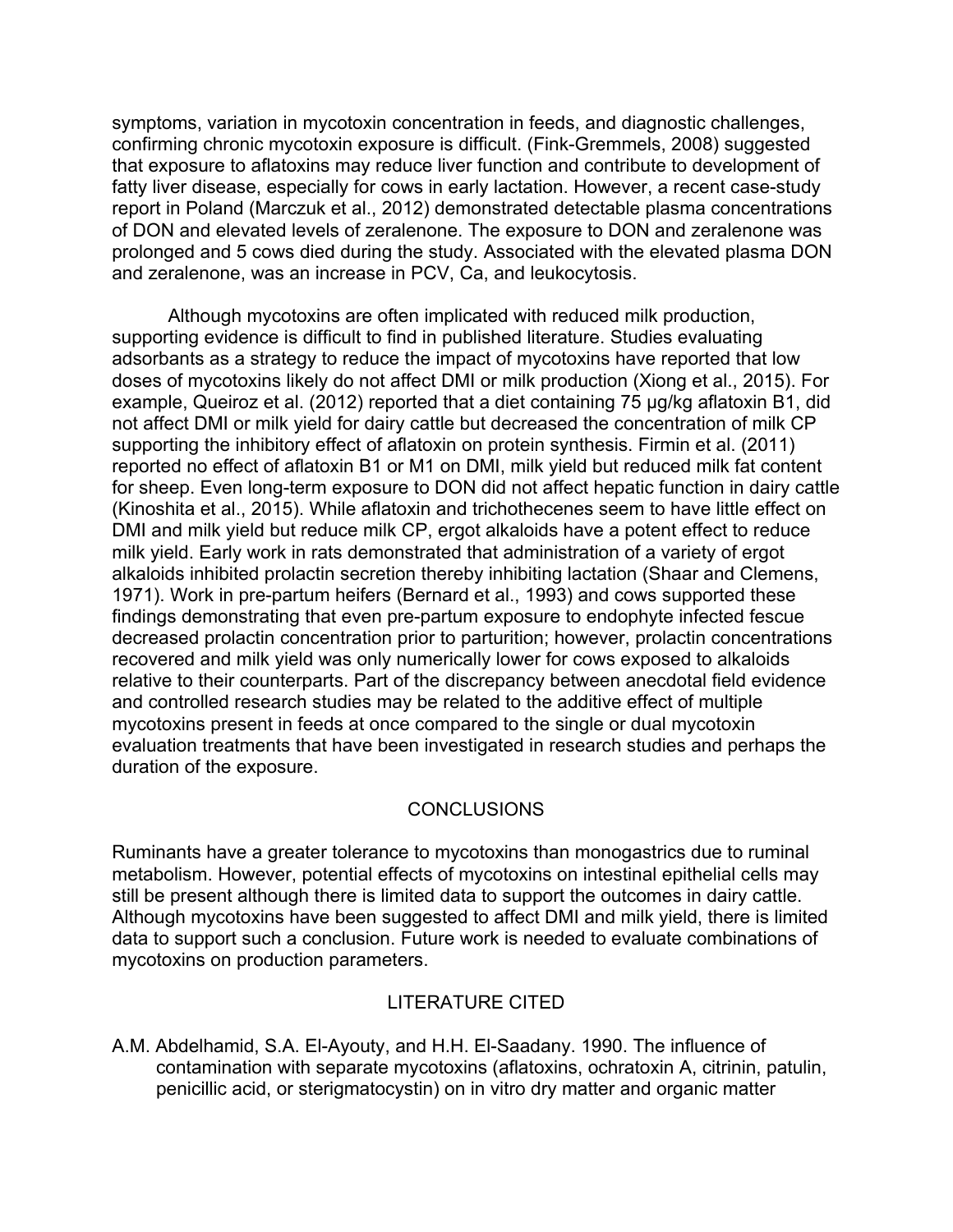digestibilities of some roughages (berseem hay and wheat straw). Archiv. Anim. Nutr. 42:179-185

- Applebaum, R.S., R.E. Brackett, D.W. Wiseman, and E.H. Marth. 1982. Responses of dairy cows to dietary aflatoxin: feed intake and yield, toxin content, and quality of milk of cows treated with pure and impure aflatoxin. J. Dairy Sci. 65:1503-1508.
- Awad, W.A., J. Bohm, E. Razzazi-Fazeli, and J. Zentek. 2006. Effects of feeding deoxynivalenol contaminated wheat on growth performance, organ weights and histological parameters of the intestine of broiler chickens. J. Anim. Physiol. Anim. Nutr. 90:32–37.
- Awad, W.A., J. Bohm, E. Razzazi-Fazeli, K. Ghareeb, J. Zentek. 2006. Effect of addition of a probiotic microorganism to broiler diets contaminated with deoxynivalenol on performance and histological alterations of intestinal villi of broiler chickens. Poult. Sci. 85:974–979.
- Awad, W.A., J.R. Aschenbach, F. Setyabudi, E. Razzazi-Fazeli, J. Bohm, and J. Zentek. 2007. In vitro effects of deoxynivalenol on small intestinal D-glucose uptake and absorption of deoxynivalenol across the isolated jejunal epithelium of laying hens. Poult. Sci. 86:15–20.
- Awad, W.A., W. Vahjen, J.R. Aschenbach, and J. Zentek. 2011. A diet naturally contaminated with the Fusarium mycotoxin deoxynivalenol (DON) downregulates gene expression of glucose transporters in the intestine of broiler chickens. Livest. Sci. 140:72–79.
- Bennet, J.W. and M. Klich. 2003. Mycotoxins. Clin. Microbiol. Rev. 16:497-516.
- Bernard, J.K., A.B. Chestnut, B.H. Erickson, and F.M. Kelly. 1993. Effects of prepartum consumption of endophyte-infested tall fescue on serum prolactin and subsequent milk production in Holstein cows. J. Dairy Sci. 76:1928-1933.
- Bouhet, S., E. Hourcade, N. Loiseau, A Fikry, S. Martinez, M. Roselli, P. Galtier, E. Menghari, and I.P. Oswald. 2004. The mycotoxin fumonisin B1 alters the proliferation and the barrier function of porcine intestinal epithelial cells. Toxicol. Sci. 77:165-171.
- Caloni, F., M. Spotti, H. Auerbach, H. Op den Camp, J. Fink-Gremmels, and G. Pompa. 2000. In vitro metabolism of fumonsin B1 by ruminal microflora. Vet. Res. Comm. 24:379-387.
- D'Mello, J.P.F., C.M. Placinta, and A.M.C. Macdonald. 1999. Fusarium mycotoxins: a review of global implications for animal health, welfare and productivity. Anim. Feed Sci. Technol. 80:183-205.
- Dänicke, S, K Matthäus, P Lebzien, H Valenta, K Stemme, K-H Ueberschär, E Razzazi-Fazeli, J Böhm, and G Flachowsky. 2005. "Effects of Fusarium toxin-contaminated wheat grain on nutrient turnover, microbial protein synthesis and metabolism of deoxynivalenol and zearalenone in the rumen of dairy cows." *Journal Of Animal Physiology And Animal Nutrition* 89, no. 9-10: 303-315.
- DeLorme, M.; Lodge-Ivey, S.; Craig, A.M. 2007. Metabolism characterization and determination of physiological and digestive effects on lambs fed Neotyphodium coenophilauminfected tall fescue. J. Anim. Sci.
- Driehuis, F., M.C. Spanjer, J.M. Scholten, and M.C. te Giffel. 2008. Occurrence of mycotoxins in feedstuffs of dairy cows and estimation of total dietary intakes. J. Dairy Sci. 91:4261-4271.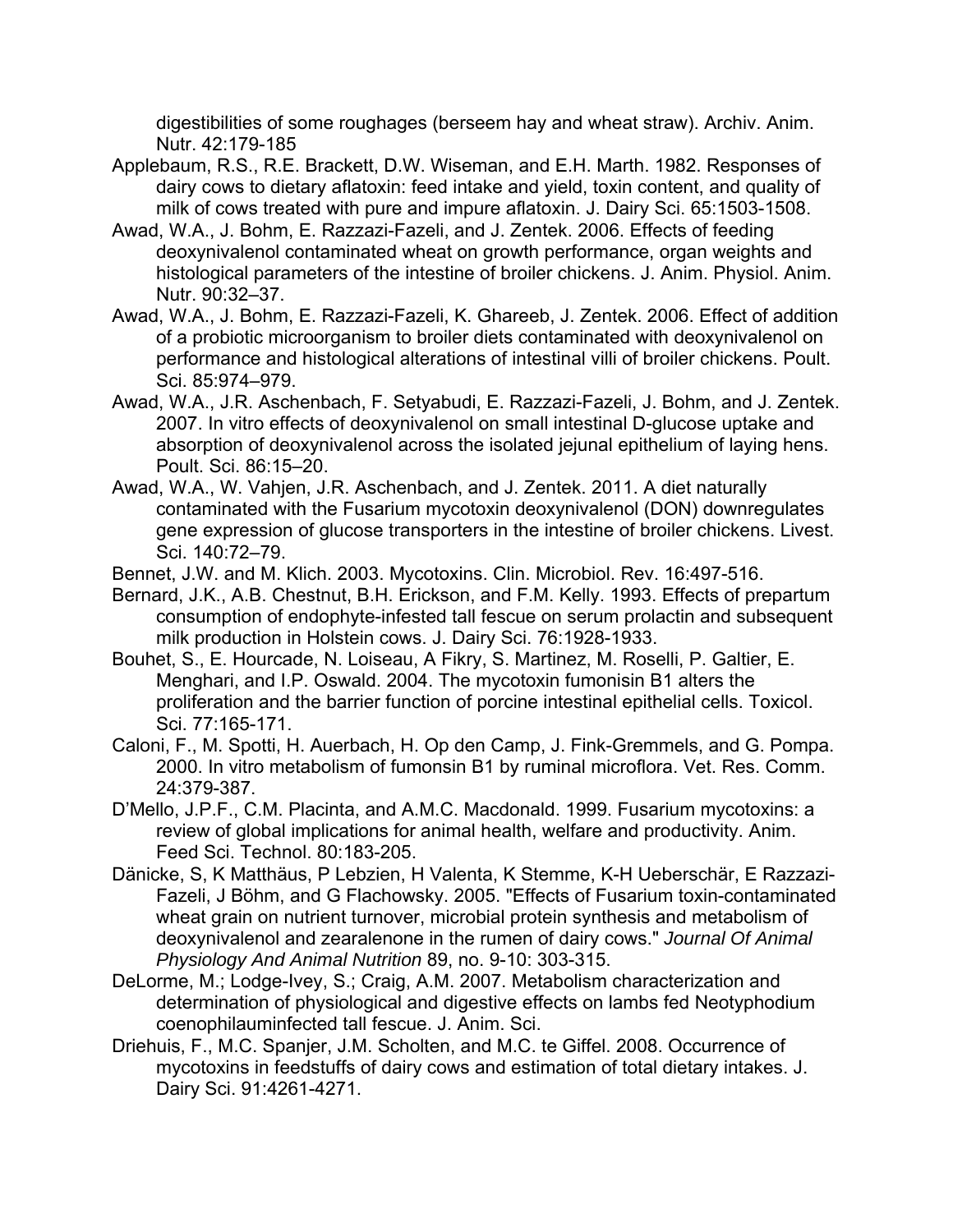- Duringer, J.M., M.J.M. Delorme, A. Lehner, and A.M. Craig. 2007. A review of the ergot alkaloids found in endophyte-infected tall fescue and perennial ryegrass and their metabolism after ingestion by livestock. New Zealand Grassland Association: Endophyte Symposium. Pp 377-382.
- Fink-Gremmels, J. 2008. The role of mycotoxins in the health and performance of dairy cattle. Vet. J. 176:84-92.
- Firmin, S., D.P. Morgavi, A. Yiannikouris, and H. Boudra. 2011. Effectiveness of modified yeast cell was extracts to reduce aflatoxin B1 absorption in dairy ewes. J. Dairy Sci. 94:5611-5619.
- Foote AP, N.B. Kristensen, J.L. Klotz, D.H. Kim, A.F. Koontz, K.R. McLeod, L.P. Bush, F.N. Schrick and D.L. Harmon. 2013. Ergot alkaloids from endophyte-infected tall fescue decrease reticuloruminal epithelial blood flow and volatile fatty acid absorption from the washed reticulorumen. J. Anim. Sci. 91:5366–5378
- Foote, A.P., G.B. Penner, M.E. Walpole, J.L. Klotz, K.R. Brown, L.P. Bush, and D.L. Harmon. 2014. Acute exposure to ergot alkaloids from endophyte-infected tall fescue does not alter absorptive or barrier function of the isolated bovine ruminal epithelium. Animal. 8:1106-1112.
- Górka, P., J.J. McKinnon, and G.B. Penner. 2013. Short communication: Use of highlipid byproduct pellets as a partial replacement for barley grain and canola meal in finishing diets for beef steers. Canadian Journal of Animal Science, 93:523-528.
- Guerre, P. 2015. Ergot alkaloids produced by endophytic fungi of the geneus *Epichloe.* Toxins. 7:773-790.
- Hult, K., A. Teiling, and S. Gatenbeck. 1976. Degradation of ochratoxin A by a ruminant. Appl. Environ. Microbiol. 32:443- 444.
- Hult, K., A. Teiling, and S. Gatenbeck. 1976. Degradation of ochratoxin A by a ruminant. *Appl. Environ. Microbiol.* 32:443-444.
- Hussein, H.S., and J.M. Brasel. 2001. Toxicity, metabolism, and impact of mycotoxins on humans and animals. Toxicol. 167:101-134.
- Kiessling, K-H., H. Pettersson, K. Sandholm, and M. Olsen. 1984. Metabolism of aflatoxin, ochratoxin, zearalenon, and three trichothecenes by intact rumen fluid, rumen protozoa, and rumen bacteria. Appl. Environ. Microbiol. 47:1070-1073.
- Kinoshita, A., C. Keese, A. Beineke, U. Meyer, A. Starke, H. Sauerwein, S. Danicke, and J. Rehage. 2015. Effects of fusarium mycotoxins in rations with different concentrate proportions on serum haptoglobin and hepatocellular integrity in lactating dairy cows. J. Anim. Physiol. Anim. Nutr. 99:887-892.
- Klotz, J.L. 2015. Activities and effects of ergot alkaloids on livestock physiology and production. Toxins. 7:2801-2821.
- Mahfoud, R., M. Maresca, N. Garmy, and J. Fantini. 2002. The mycotoxin patulin alters the barrier function of the intestinal epithelium: mechanisms of action of the toxin and protective effects of glutathione. Toxicol. Appl. Pharmacol. 181:209-218.
- Marczuk, J., K. Obremski, K. Lutnicki, M. Gajecka, and M. Gajecki. 2012. Zearalenone and deoxynivalenol mycotoxicosis in dairy cattle herds. Polish J. Vet. Sci. 15:365- 372.
- Maresca, M., R. Mahfoud, A. Pfohl-Leszkowicz, and J. Fantini. 2001. The mycotoxin ochratoxin A alters intestinal barrier and absorption functions but has no effect on chloride secretion. Toxicol. Appl. Pharm. 176:54–63.